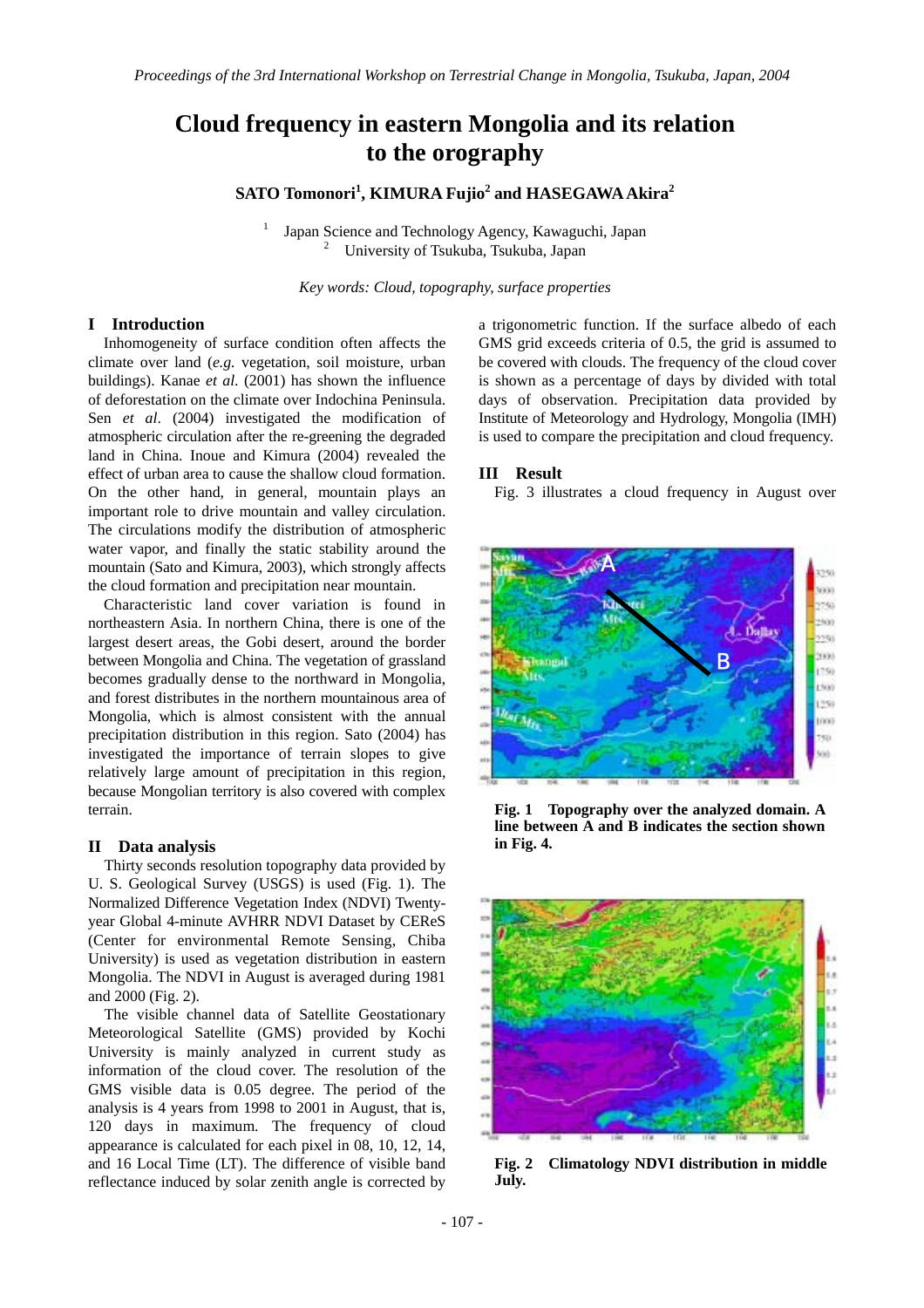eastern Mongolia. In 08 LT most part of analyzed domain shows less than 10 percent except for the northern part of Mongolia and around the Lake of Baikal. The high frequency is found over southeastern region of the domain, eastern edge of the Altai Mountains, and the Khentei Mountain with 20-30 percent. The high frequency regions at 08 LT continuously keep high values in 10 LT; especially it exceeds 35 percent near top of the Khentei Mountain. The frequency increases close to 30 percent over east of the Khangai Mountain. The highest region of the cloud frequency is located in northwest of the Khentei Mountain over Russia. At 12 LT, the frequency



retains 40 percent in many grids over the Khentei Mountain, which means that this region is covered by cloud around noon in 12 days of August. Over grassland, the frequency gradually increases up to 30 percent in maximum at 14 LT. However, the frequency is low in the relatively low altitude grassland around 115° E, 47° N or the semi-basin region surrounded by the mountain, *e.g.* 104° E, 45° N and 103° E, 49° N. In northern China around  $107^{\circ}$  E,  $41^{\circ}$  N, the cloud frequency is low over vegetated surface; on the other hand, relatively high frequency is found in the vicinity over less- or non-vegetated mountain. In 16 LT, the cloud frequency reaches its maximum in diurnal cycle in all over the analyzed domain. The highest regions distribute around the Khentei Mountain, the Khangai Mountain, and the Sayan Mountain exceeding 50 percent in maximum. On the other hand, the lowest frequency is found near the Taklimakan desert and the Lake of Dallay and the Lake of Baikal.



**Fig. 3 Cloud frequency at (a) 8 LT, (b) 10 LT, (c) 12 LT, (d) 14 LT and (e) 16 LT.**